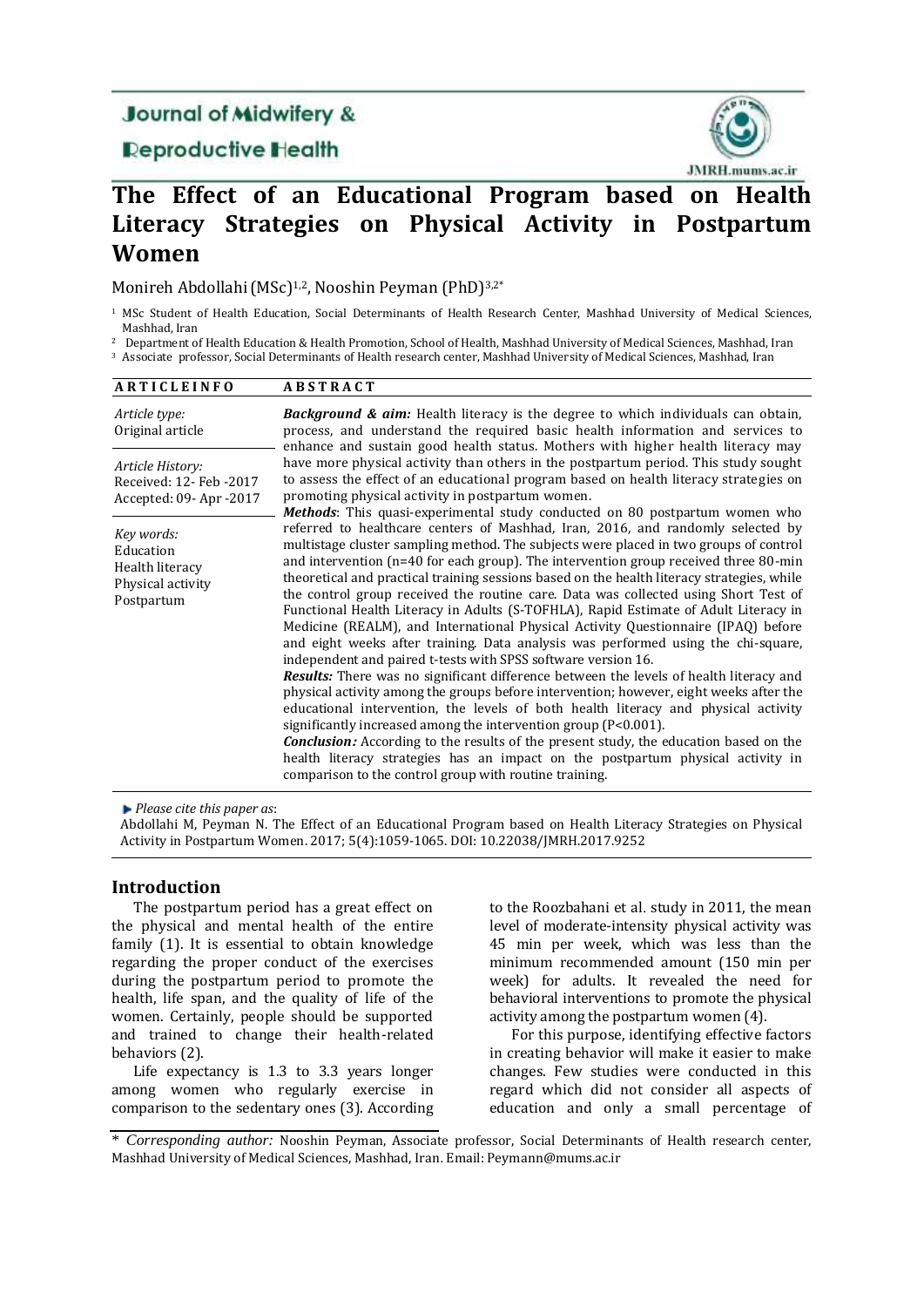women participate in the effective period; therefore, specific training interventions are necessary (5).

Before the development of social media, the health practitioners were the most important source of health information. However, due to the rapid dissemination of information through the internet, it is easy to achieve the required skills and knowledge to change the healthrelated behaviors. Most recently, these skills are regarded as a concept of health literacy (6). Four skills of health literacy include improving the speaking and writing communications, self-management and empowerment, and supportive systems (8).

For capacity building and appropriate behavioral modification, strategies such as training by simple and pictorial methods (e.g. pictures and graphs) and provide summarized information is recommended. This enables the patients to provide appropriate feedback, become more aware, and make better decisions (9, 10). The main goal of promoting health literacy is to further the effective health communicative strategies and health information technology, improve the health, and achieve the equity in health care (11).

Lower levels of health literacy are associated with less healthy outcomes. Improving health literacy is likely to result in a change in behavioral behavior (12).

To the best of our knowledge, no study has been conducted on the effect of health communicative strategies on improving the health literacy in Iran. This study sought to determine the influence of educational program based on these strategies on enhancing the health literacy and physical activity among the postpartum women.

## **Materials and Methods**

This quasi-experimental pilot-study with 95% confidence interval was conducted on 80 postpartum women selected by randomized cluster sampling method and they were equally divided into intervention and control groups (5). Four urban health centers were selected among the sub-centers of two Mashhad healthcare centers, finally two centers were selected randomly for each group.

The inclusion criteria entailed the mothers aged from 20 to 35 years old with the infants

younger than three months and whether or not divorced. The participants who had a positive history of any physical or mental diseases and those who skip the training sessions were excluded from the study. Data was collected using International Physical Activity (IPAQ) and demographic questionnaires to measure the levels of physical activity. Likewise, the Short Test of Functional Health Literacy in Adults (S-TOFHLA) and Rapid Estimate of Adult Literacy in Medicine (RELAM) were used to determine the health literacy.

The IPAQ is consisted of seven questions used to measure the intensity (light, moderate, and severe) and the duration of physical activity. The Metabolic Equivalent of Task (MET index) is utilized to determine the energy consumption in terms of intensity of the activity. The S-TOFHLA score is ranged from zero to 36, which the score more than 23 is considered as appropriate health literacy. The RELAM is a one-page instrument consisting of 66 health-related words arranged in increasing difficulty to identify the words the participants are aware of.

Based on the obtained score, ten ratings were categorized which the ninth and tenth categories (with the score above 61) were considered as adequate health literacy (13). The validity and reliability of the questionnaire was approved in formal studies in Iran (5). In previous studies, the correlation coefficient of S-TOFHLA and RELAM questionnaires was 0.80 and in this study, it was 0.794 (14).

The participants were provided with some advice about the research tool, and the informed consent was obtained. Subsequently, the samples were selected from the healthcare centers of Mashhad by random cluster sampling method and assigned into the control and intervention groups. The subjects were asked to fill in the pre-test questionnaires with the presence of the researcher to inhibit possible ambiguities.

The intervention group was divided into 12 sub-groups, who received three 80-min theory-training sessions within a month based on the educational intervention strategies to promote the health literacy. Additionally, a practical session was allocated to jogging, which is the most popular postpartum exercise (15).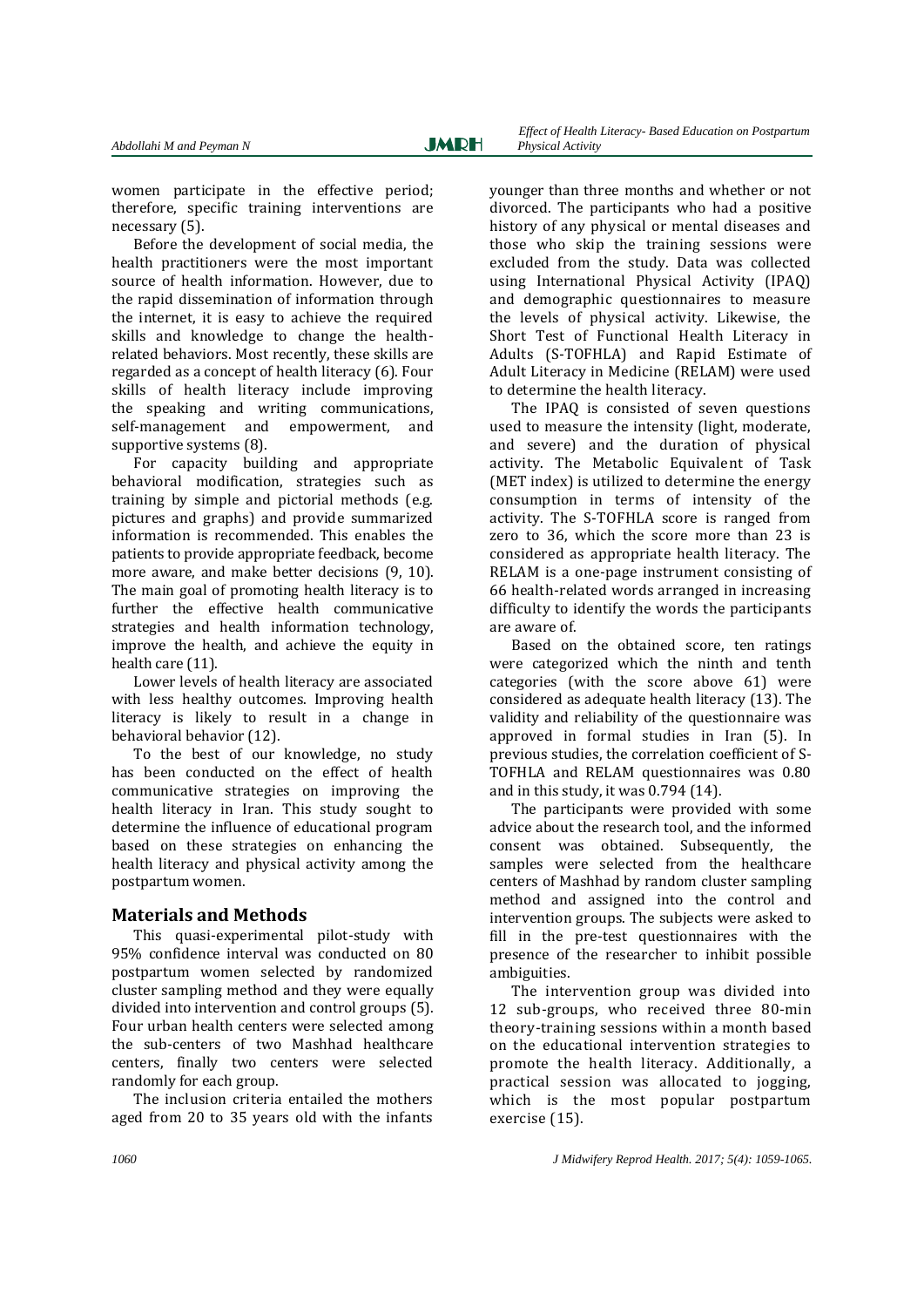These sessions aimed to perform lectures, ask and answer the questions, brainstorming, group discussions, video displaying, showing practical exercises, providing the training package, and utilizing the health literacy strategy entailing: spoken and written communication, selfmanagement and empowerment, and supportive systems.

 Improvement of the Spoken Communication**:**  The participants were trained in a tranquil place accompanied with good eye contact and simple language. In each session, just a limited content was trained through a moderate teaching rate. Using pictorial methods such as graphs and asking open-ended questions encouraged the subjects to participate in the discussion and take their feedback. To enforce the thought content, the key points were repeated and the training package was designed based on the health literacy strategies.

Improvement of Written Communication**:** The media was written in a simple language and several pictures were shown to boost the comprehension. Various writing pamphlets, posters, leaflets, and booklets were used and several tables were drew to monitor the weekly weight and exercise.

 Improvement of self-management and empowerment**:** The practical training is needed for designing a complete physical activity program. The participants could register in website, and benefit from the educational sources and experiences in the field of physical activity and weight loss programs and compare their progression with other individuals. The goal was to design an exercise program in a way that the participant could live according to their daily routines; therefore, several group discussions and individual counseling were performed and the plan, time, and place of exercise were explained to the mothers. Moreover, several exercises were expressed which could be done along with their children. The encountered problems during the followups were resolved through phone call.

 Improve Supportive Systems**:** The participants were informed about the places where people can do exercise and look after their children at the same time. Furthermore, various virtual groups were introduced to join. The both intervention and control groups were asked to come to the healthcare centers to fill in the post-test questionnaire after eight weeks of intervention.

Data analysis was performed using chisquare and Kolmogorov-Smirnov tests (for checking the normality of the data), as well as independent and paired t-tests. The statistics job was done by using SPSS software version 16. In all measurement P-value less than 0.05 was considered statistically significant.

## **Results**

This study was performed on 80 postpartum women with the mean age of 27.91±4.03 years old. The results of chi-square test revealed no significant diversity between two groups in terms of their demographic data (Table 1).

Before the intervention, mean and standard deviation of health literacy was 26.02±6.11 and 24.9±6.13 based on the S-TOFHLA questionnaire among the intervention and control groups, respectively. However, it was 60.88±2.78 and 60.20±2.57 based on the RELAM questionnaire among the intervention and control groups, respectively. Regarding the results of S-TOFHLA REALM questionnaires, 39 and 37% of the mothers had limited health literacy, respectively.

Although there was no significant difference between the intervention group subjects in terms of mean score of health literacy before the training sessions; after the intervention they revealed a significant diversity based on the independent t-test (P<0.001). It is worth to mention that the difference was under-reported by REALM questionnaire (P<0.01). According to the results of the independent t-test, there was no significant differences between the groups in terms of physical activity; nevertheless, after the behavioral alterations the level of physical activity was higher among the interventional group (P<0.001). Moreover, the t-test results demonstrated no significant changes in mean levels of physical activity and health literacy among the control group (Table 2).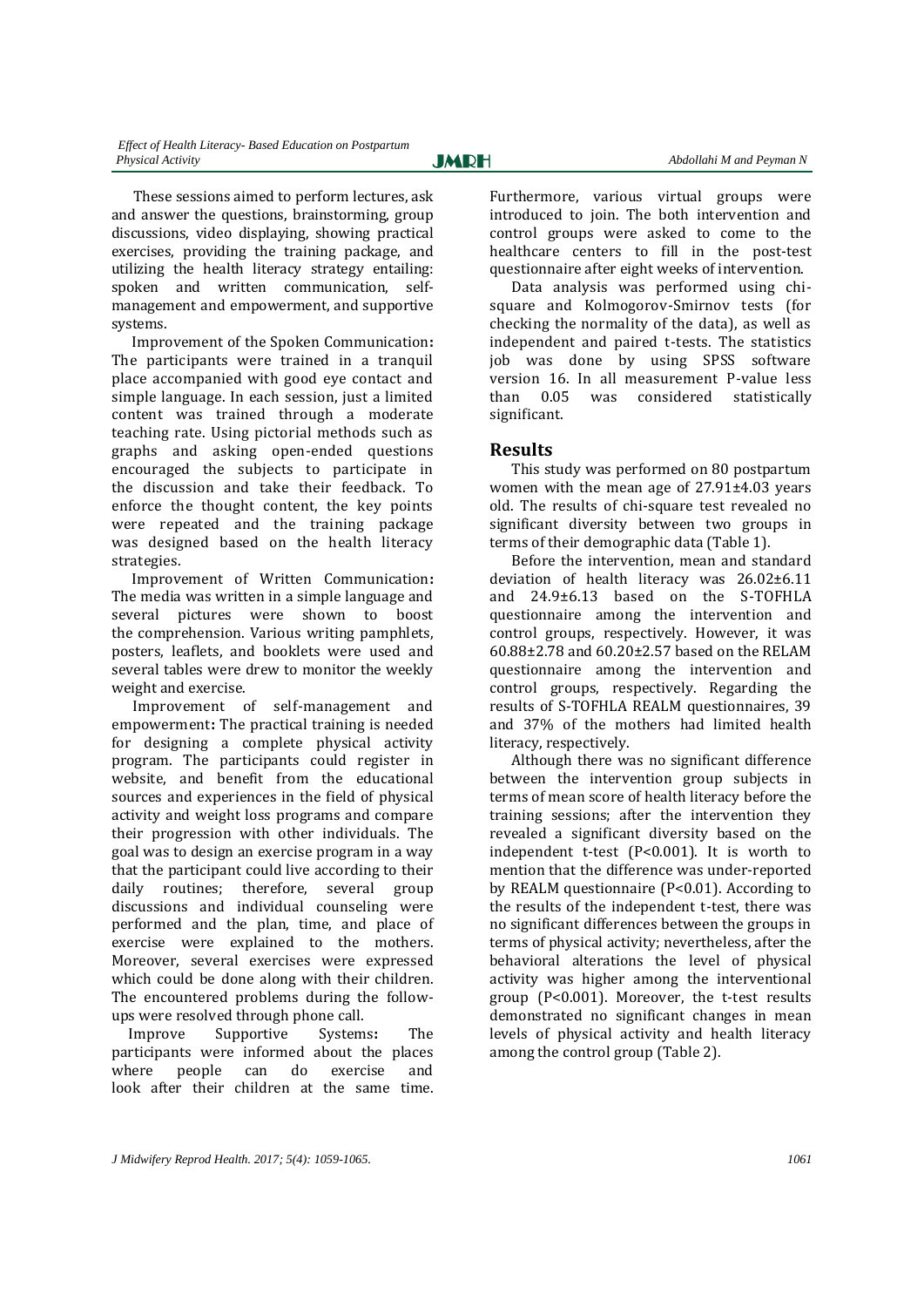**JMRH** 

| Table 1. The homogeneity of demographic characteristics in both intervention and control groups based |  |  |  |  |
|-------------------------------------------------------------------------------------------------------|--|--|--|--|
| on chi-square test results                                                                            |  |  |  |  |

| <b>Variable</b>                             |                      | <b>Intervention</b> | Control   | $\overline{\chi}^2$ | P-value |
|---------------------------------------------|----------------------|---------------------|-----------|---------------------|---------|
| Age (years) Mean $(SD^*)$                   | $30$                 | 27(65.5)            | 30(75)    | 0.54                | 0.46    |
|                                             | $\geq$ 30            | 13 (32.5)           | 10(25)    |                     |         |
| BMI <sup>**</sup> Mean(SD)                  | <25                  | 18 (45)             | 16(40)    | 0.20                | 0.65    |
| $\left(\frac{\text{kg}}{\text{m}^2}\right)$ | $\geq$ 25            | 22 (55)             | 24 (60)   |                     |         |
| Subjects' Educational                       | Under college        | 9(22.5)             | 8(20)     | 0.75                | 0.78    |
| stage $n$ (%)                               | College and higher   | 31 (77.5)           | 32 (80)   |                     |         |
| Spouses' educational                        | Under college        | 8(20)               | 9(22.5)   | 0.75                | 0.78    |
| stage $n$ $(\%)$                            | College and higher   | 32 (80)             | 31 (77.5) |                     |         |
| Family income status                        | Under 1,000,000      | 22 (55)             | 27 (67.5) | 1.31                | 0.25    |
| n(%)                                        | 1,000,000 and higher | 18 (45)             | 13 (32.5) |                     |         |
| <b>Employment status</b>                    | Working              | 9(22.5)             | 7(17.5)   | 0.31                | 0.57    |
| n(%)                                        | Unemployed           | 31 (77.5)           | 33 (82.5) |                     |         |
| <b>Breastfeeding status</b>                 | <b>Breast</b>        | 36(90)              | 38 (95)   | 0.72                | 0.39    |
| n(%)                                        | Bottle               | 4(10)               | 2(5)      |                     |         |
| Method of delivery                          | Vaginal labor        | 17 (42.5)           | 15 (37.5) | 0.20                | 0.65    |
| n(%)                                        | Caesarean section    | 23(57.5)            | 25(62.5)  |                     |         |

\* Standard deviation, \*\*Body mass index

**Table 2.** The comparison between the levels of health literacy and physical activity of mothers before and eight weeks after intervention based on the t-test

| <b>Variable</b>                       |                                                                | <b>Intervention</b>   | Control           | P-Value*          |
|---------------------------------------|----------------------------------------------------------------|-----------------------|-------------------|-------------------|
|                                       | Before<br>$M***+SD***$                                         | 26.02±6.11            | 24.92±6.13        | 0.42<br>(0.80)    |
| S-TOFHLA**                            | After<br>$M\pm SD$                                             | 29.18±5.19            | 25.55±5.88        |                   |
|                                       | P-Value                                                        | < 0.001<br>$(-7.74)$  | 0.27<br>$(-1.11)$ |                   |
|                                       | Differences before and after the<br>intervention<br>$M \pm SD$ | $3.15 \pm 26.63$      | $0.62 \pm 2.04$   | < 0.001<br>(4.78) |
| REALM*****                            | Before                                                         | 60.88±2.78            | $60.20 \pm 2.57$  | 0.26<br>(1.12)    |
|                                       | After                                                          | $62.18 \pm 2.48$      | $60.60 \pm 2.58$  |                   |
|                                       | P-Value                                                        | < 0.001<br>$(-9.45)$  | 0.05<br>$(-2.02)$ |                   |
|                                       | Differences before and after the<br>intervention<br>$M\pm SD$  | $1.30 \pm 9.39$       | $0.40 \pm 1.85$   | < 0.01<br>(2.74)  |
| Physical<br>activity<br>$(MET******)$ | Before                                                         | 718.76±483.52         | 583.45±437.21     | 0.19<br>(1.31)    |
|                                       | After                                                          | 1143.00±632.81        | 616.66±450.79     |                   |
|                                       | P-Value                                                        | < 0.001<br>$(-20.17)$ | 0.15<br>(1.46)    |                   |
|                                       | Differences before and after the<br>intervention<br>$M \pm SD$ | 423.98±325.74         | 33.21±87.83       | < 0.001<br>(7.32) |

\* Based on the t-test, \*\* Short Test of Functional Health Literacy in Adults, \*\*\* Mean, \*\*\*\*Standard deviation, \*\*\*\*\* Rapid Estimate of adult literacy in medicine, \*\*\*\*\*\* Metabolic Equivalent of Task

## **Discussion**

Given the present study, after intervention the mean score of health literacy was

significantly enhanced among the interventional group in comparison to the control group. A

*1062 J Midwifery Reprod Health. 2017; 5(4): 1059-1065.*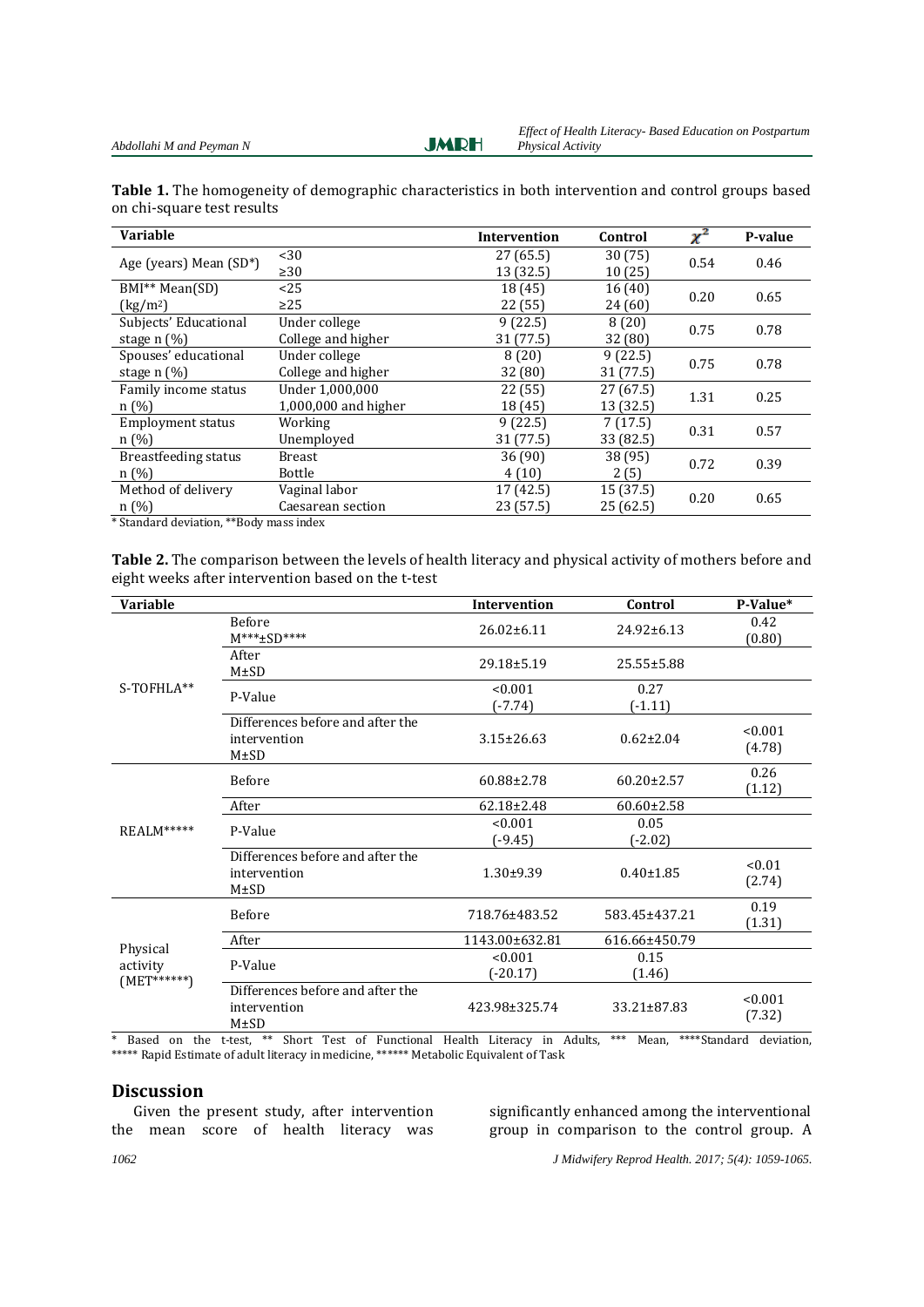significant difference between two groups was observed in terms of the levels of health literacy immediately after the intervention and during the follow-up. Regarding the results of this study, the training program had a positive impact on the improvement of health literacy. The various aspects of physical activity and its benefit were evaluated in both experimental and control groups and the results were consistent with the literature (16, 17).

In consistent with the present study, Naseh nejad et al. in 2015 determined a significant increment of health literacy in the experimental group after the intervention and during the follow-up (18). Kandula et al. in 2009 conducted a study to evaluate the effect of training programs on the level of health literacy in diabetic patients and demonstrated that 79% of them had adequate literacy after the training sessions (13).

According to the results, there was a significant difference between the health literacy and the level of postpartum physical activity in the interventional group, pre- and post-intervention.

In a systematic review of the literature, a total of 19 studies conducted on 3,747 individuals (female: 71%) were studied. This review investigated the impact of health literacy-based education on the lifestyle entailing diet and exercise during six to twelve months. The mentioned study indicated the effect of educational programs on the promotion of health literacy, lifestyle, and physical activity (19).

James et al. in 2015 conducted a study on 413 African-American females and determined that the women with adequate health literacy were more likely to do exercise and lose weight during postpartum in comparison to those with lower levels of literacy (12). Another systematic review in 2012 which sought to assess the influence of educational interventions on the level of health literacy and risk factor reduction, was consistent with the present study (11).

In another study, after controlling for demographic factors including age, income, employment status, marital status, and gender, there was a significant correlation between the results of the RELAM questionnaire and the level of physical activity  $(r=0.37, P<0.01)$  (20). Moreover, another systematic review in the

period of 2004 to 2013 was consistent with the current study (21). The results of a systematics review of the literature, including 52 studies up to 2012, demonstrated the importance of promoting health literacy to make lifestyle modification (22).

The results of British and American studies on the general population in 2007 were inconsistent with the aforementioned studies and found no relationship between the health literacy and the level of physical activity (23, 24). This lack of consistency may well be due to the method of these two studies, which were cross-sectional.

## **Conclusion**

Based on the results of this study, the level of maternal health literacy was effective in increasing the level of physical activity during postpartum. The appropriate educational intervention for developing the maternal health literacy was consisted of improvement of spoken and written communications, selfmanagement, capacity building, and the supportive systems. This procedure led to enhancement of health literacy, lifestyle, appropriate usage of services, and reduction of the complications and expenses.

Considering the results of this study, it was suggested to use simple language and principles to increase the capacity of healthcare providers to decide whether the subjects' weight control program is going well. Only two or three concepts were discussed in each session and the participants' feedback were collected.

Additionally, due to public access to the internet and cyberspace, further studies are recommended to evaluate the effect of the software applications and websites on the weight management, commensurate with the individuals' level of health literacy (14). Assessment of the health literacy and postpartum physical activity and the effect of educational intervention on the improvement of these variables could aid the health providers to more efficiently plan in this field.

One of the limitations of this study was using complicated research instruments, which was resolved by filling them under guide of an interviewer. Furthermore, the employed mothers were less likely to participate in this study due to the working hours of the selected

*J Midwifery Reprod Health. 2017; 5(4): 1059-1065. 1063*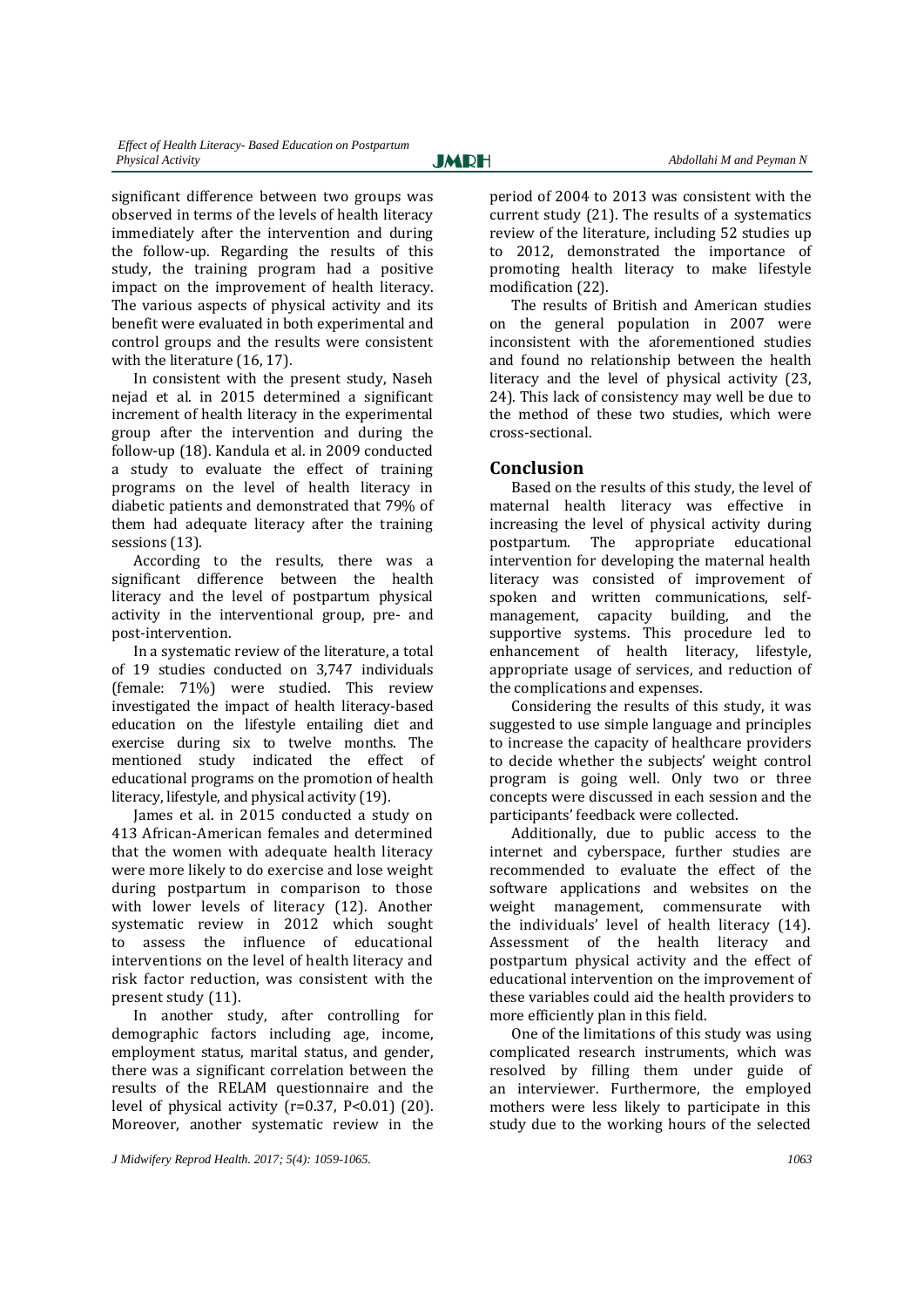health centers. In addition, out of different categories of questionnaires assessing the health literacy, two valid questionnaires were used.

## **Acknowledgements**

The present study was derived from the part of the corresponding author's master thesis (code: 931628), approved by the Research Council of Mashhad University of Medical Sciences. We would like to thank Mashhad University of Medical Sciences for their financial support. The authors also appreciate the staff of healthcare centers and all the individuals who participated in this study.

#### **Conflicts of Interest**

There are no conflicts of interest.

#### **References**

- 1. Mirmohammadali M, Ashrafinia F, Rajabi H, Amelvalizadeh M, Sadeghniiat Haghighi K, Kazemnejad A. Effect of exercise on quality of sleep in post-partum women. Hayat. 2012; 18(1):20-29 (Persian).
- 2. Mohajer T. Principle of patient education. 1st ed. Tehran. Salemi Publication; 2001.
- 3. Kallings L. Physical activity on prescription: studies on physical activity level, adherence and cardiovascular risk factors. [PhD Thesis]. Stockholm: Department of Neurobiology, Care Sciences and Society; 2008.
- 4. Roozbahani N, Ghofranipour F, Eftekhar Ardebili H, Hajizadeh E. The relationship between selfefficacy and stage of change and physical activity behavior in postpartum women. Arak Medical University Journal. 2013; 15(9):61-71 (Persian).
- 5. Peyman N, Abdollahi M. The relationship between health literacy and self-efficacy physical activity in postpartum women. Journal of Health Literacy. 2016; 1(1):5-12 (Persian).
- 6. Reisi M, Mostafavi F, Javadzade H, Mahaki B, Tavassoli E, Sharifirad G. Communicative and critical health literacy and self-care behaviors in patients with type 2 diabetes. Iranian Journal of Diabetes and Metabolism. 2015; 14(3):199-208 (Persian).
- 7. Selden CR, Zorn M, Ratzan S, Parker RM. Current bibliographies in medicine: health literacy. Bethesda, MD: National Library of Medicine; 2000.
- 8. DeWalt DA, Callahan LF, Hawk VH, Broucksou K, Hink A, Rudd R, et al. Health literacy universal precautions toolkit. New York: Agency for Healthcare Research and Quality. US Department

of Health and Human Services; 2010.

- 9. Naderi M, Rajati F, Yusefi H, Tajmiri M, Mohebi S. Health literacy among adults of Isfahan, Iran. Journal of Health System Research. 2013; 9(5):473-483.
- 10. Chew LD, Bradley KA, Boyko EJ. Brief questions to identify patients with inadequate health literacy. Health. 2004; 11:12.
- 11. Taggart J, Williams A, Dennis S, Newal A, Shortus T, Zwar N, et al. A systematic review of interventions in primary care to improve health literacy for chronic disease behavioral risk factors. BMC Family Practice. 2012; 13(1):49.
- 12. Smith SK, Dixon A, Trevena L, Nutbeam D, McCaffery KJ. Exploring patient involvement in healthcare decision making across different education and functional health literacy groups. [Social Science &](http://www.sciencedirect.com/science/journal/02779536)  [Medicine.](http://www.sciencedirect.com/science/journal/02779536) 2009; 69(12):1805-1812.
- 13. Kandula NR, Nsiah-Kumi PA, Makoul G, Sager J, Zei CP, Glass S, et al. The relationship between health literacy and knowledge improvement after a multimedia type 2 diabetes education program. Patient Education and Counseling. 2009; 75(3):321-327.
- 14. James DC, Harville C, Efunbumi O, Martin MY. Health literacy issues surrounding weight management among African American women: a mixed methods study. Journal of Human Nutrition and Dietetics. 2015; 28(S2):41-49.
- 15. Currie JL, Develin EH. Stroll your way to wellbeing: a survey of the perceived benefits, barriers, community support and stigma associated with pram walking groups designed for new mothers, Sydney, Australia. Health Care for Women International. 2002; 23(8):882-893.
- 16. Akbari Z, Tol A, Shojaeizadeh D, Aazam K. Assessing of physical activity self-efficacy and knowledge about benefits and safety during pregnancy among women. Razi Journal of Medical Sciences. 2016; 22(139):77-87 (Persian).
- 17. Peyman N, Mahdizadeh MS, Taghipour A, Esmaily H. Effect of social-cognitive theory based education on physical activity promotion among women with type 2 diabetes in Mashhad, 2012. [Master Thesis]. Mashhad, Iran: Mashhad University of Medical Sciences; 2012 (Persian).
- 18. Peyman N, Nasehnezhad M, Esmaily H. The Effect of the education based on social-cognitive theory on level of mother's health literacy and performance of their adolescences in protection of sunlight in city of Sabzevar 2014. Mashhad, Iran: Mashhad University of Medical Sciences; 2015 (Persian).
- 19. Faruqi N, Joshi C, Dennis S, Lioyd J, Taggart J, Spooner C, et al. What health literacy interventions are effective in the primary healthcare settings in weight loss management-a systematic review. Journal of Obesity Research &

*1064 J Midwifery Reprod Health. 2017; 5(4): 1059-1065.*